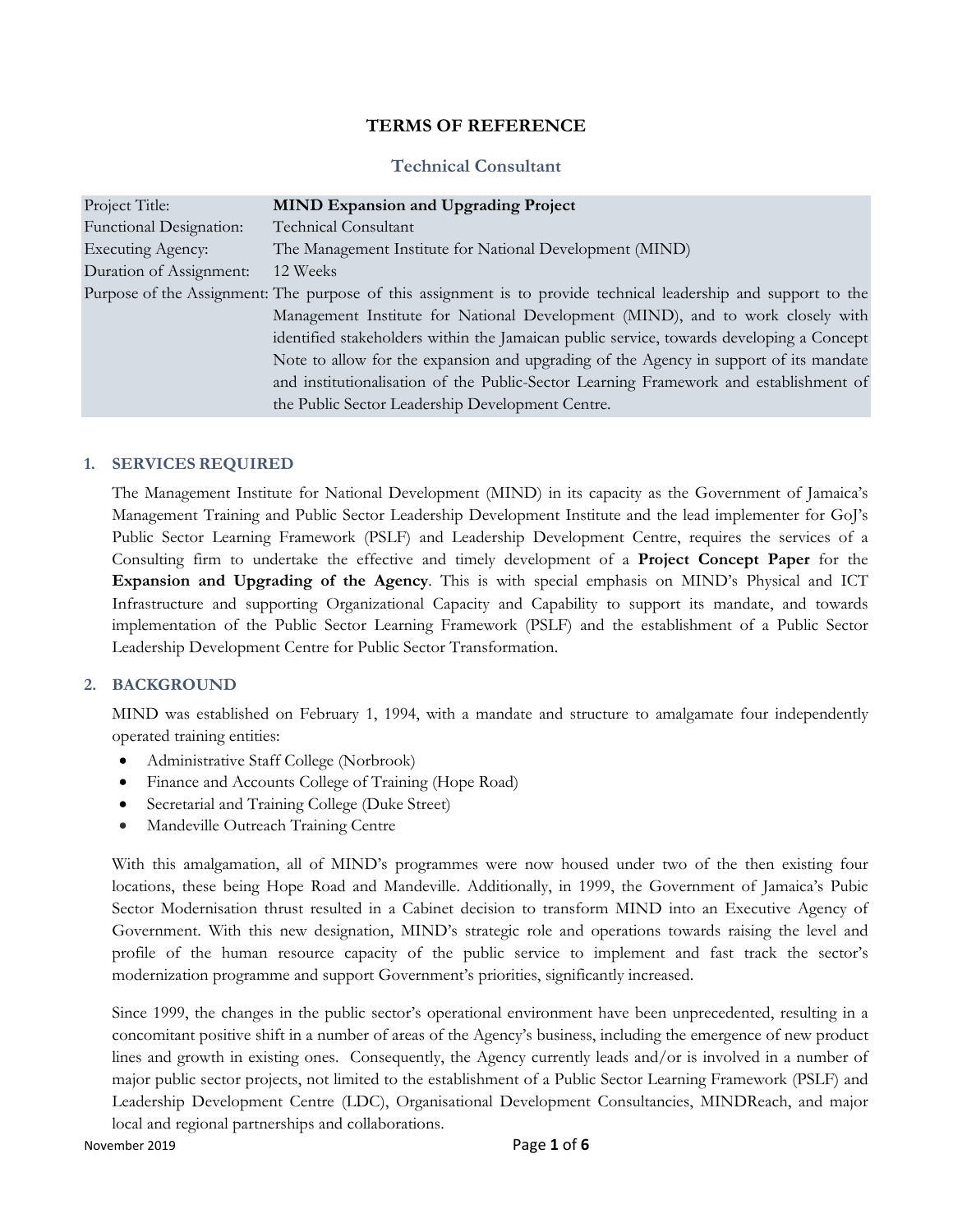Consequently, the Agency has had to become increasingly resourceful over the years in response to a growing need for adequate human resource capacity and capability, and physical space for satisfying classroom, social and administrative facilities, in response to its mandate to provide effective leadership development programmes and management training appropriate to all levels, and in line with the demands of a modern and competitive public service. The growing lack of adequate resources continue to threaten the levels of service, programmes and projects which have been planned for each strategic cycle, as the Agency extends and deepens its commitment to developing public sector human resource excellence and leadership.

The Government in its Cabinet Decision  $#49/09$ , established its position in rationalizing the public service as a pathway to improved professionalism, effectiveness, efficiency, accountability and responsiveness to citizens' needs. Along with the establishment of the Public Sector Transformation and Modernisation Division, a strategic review of the GoJ Modernisation Plan led to the establishment of a new Strategic Human Resource Management (SHRM) **function with a mandate to p**rovide strategic direction through policies and frameworks that support the development and management of the Public Service through the recruitment and retention of competent and motivated public officers at all levels, capable of delivering efficient, effective and responsive services to the public. It is against this background that a **Public Sector Learning Framework Policy** was established by MIND with the support of key public sector stakeholders, and with the endorsement of the Cabinet Secretary.

The PSLF proposes a more systematic approach to whole-of-government human resource development, and serves as the GoJ's blueprint for building a culture of continuous learning and innovation within the public sector. It provides a coordinated approach to systematically map pathways towards building the required competencies and developing the necessary skill sets that will allow public officers to deliver the best value goods and services. Along with its overarching objective to provide a coherent policy structure for human resource development within the sector, so as to enable economic development and societal wellbeing through the delivery of efficient citizen services, the PSLF also seeks to:

- 1. Provide a coherent policy for human resource development within the sector.
- 2. Stimulate, guide and promote the development of a public sector that is genuinely committed to lifelong learning.
- 3. Build a culture of innovation among public officers for better business outcomes.
- 4. Enhance the human resource capabilities needed to support the fulfilment of Vision 2030 Jamaica: National Development Plan (NDP).
- 5. Develop a responsive public service, able to quickly adjust to the changing needs of government.
- 6. Integrate learning and development across the public sector.
- 7. Provide clarity and coherence to the matrices of learning focus areas across the different job levels in the public sector.
- 8. Provide high quality, relevant and standardized training within the public service.
- 9. Facilitate access, mobility and progression in learning and professional development paths within the sector.
- 10. Develop a source of evaluating or assessing investment in and impact of human resource development within the sector.

The implementation of the PSLF is being led by MIND, supported by a PSLF Programme Management Committee and governed by a PSLF Oversight Committee which is co-chaired by the Chief Executive Officer (CEO) of MIND and the Deputy Financial Secretary, Strategic Human Resource Management, Ministry of Finance and the Public Service. .

In order to achieve all that has been envisaged for public sector transformation, a more streamlined approach, which brings together on-going and new public sector leadership development initiatives, within a common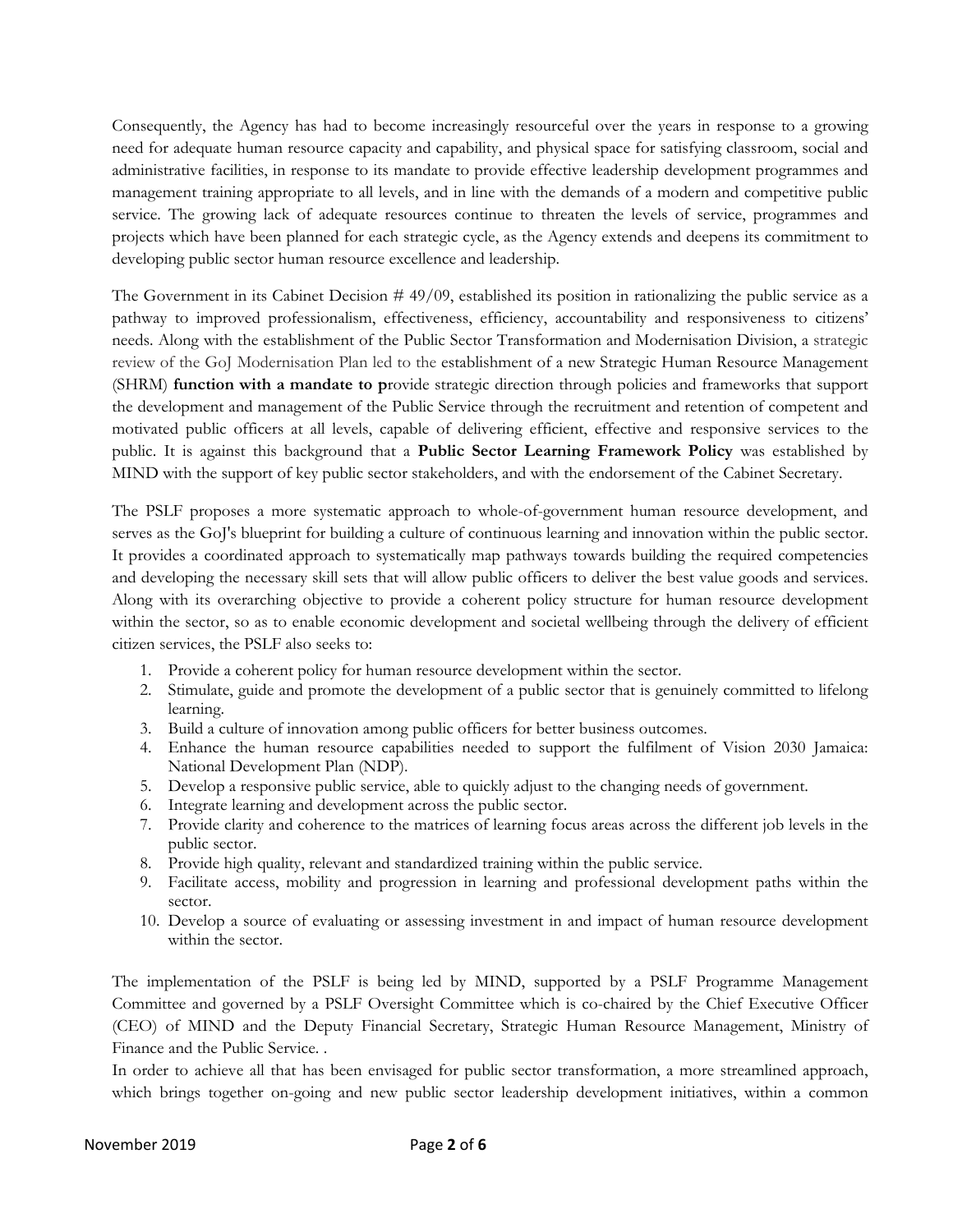infrastructure, with the appropriate delivery mechanisms and administrative linkages, is required. Consequently, the establishment of a Public Sector Leadership Development Centre is a critical element of the PSLF.

The model which has been developed for the MIND Leadership Development Centre, is underpinned by research conducted through an environmental scan of leadership development across the world and rigorous consultations with local public and private sector stakeholders. This research identified critical areas of leadership development programming (products and services), target audience identification, funding, required leadership development expertise, technology use and application, governance and staffing, partnerships and stakeholder engagement, as critical inputs for the successful establishment and sustainability of the Centre. While it is recognized that there is no single best international model for developing leaders, as each country has its unique considerations, the MIND Leadership Development Centre Strategy, Implementation and Engagement Plan, proposes a focus on collective leadership practice, underpinned by reflective thinking and strategic organizational alignment. The Centre will focus on impacting results at four levels:

- **Individual:** develop public sector leaders at all levels to become more self-aware and empowered to lead through the full exercise of their competencies to achieve change and deliver results.
- **Organisational:** develop a critical mass of leaders and by fostering leadership networks, the Centre will continue to help support the building of a public sector culture that fosters innovation and joined up government, generates commitment, and achieves sustainable results on both organisational, cross cutting/horizontal public sector priorities, as well as enterprise-wide initiatives.
- **National:** develop leadership that enables the public sector to collaborate with other sectors in order to maximize the results that would have been achieved unilaterally. These results will support economic and social development, national and global competitiveness, increase productivity, improve development indices and instil greater national pride.
- **Regional:** Facilitate leadership development that will in the medium and long term, strengthen the leadership capacity of public service institutions within the English Speaking Caribbean, to improve the operations of government as a whole and support regional integration.

Consequently, the **Institutionalization of the Public Sector Learning Framework (PSLF)** and the **Establishment of the Public-sector Leadership Development Centre**, as identified in the Medium Term Socio- Economic Policy Framework and for which MIND leads in conjunction with Cabinet Office, have become greater imperatives for our Public Service, given the postulated whole-of-government approach to human resource management. The full integration of the PSLF and Leadership Development Centre into the Agency's operations to advance public sector transformation, require MIND's physical and ICT infrastructure to be simultaneously strengthened.

### **3. SCOPE OF WORK**

Consulting with key stakeholders, the Consultancy Firm under the direct supervision of the CEO of MIND, will be accountable for the following scope of work towards the development of a Concept Note for the upgrading and expansion of the Agency's Physical; and ICT infrastructure. This concept note should be prepared in keeping with PIMSEC guidelines and any other attendant GOJ regulations and guidelines. It should therefore include but not limited to:

- Background
- Articulating the implications of the PSLF Implementation for MIND
- A Comparative Analysis on the organisational operations of allied international public sector learning and development Institutions.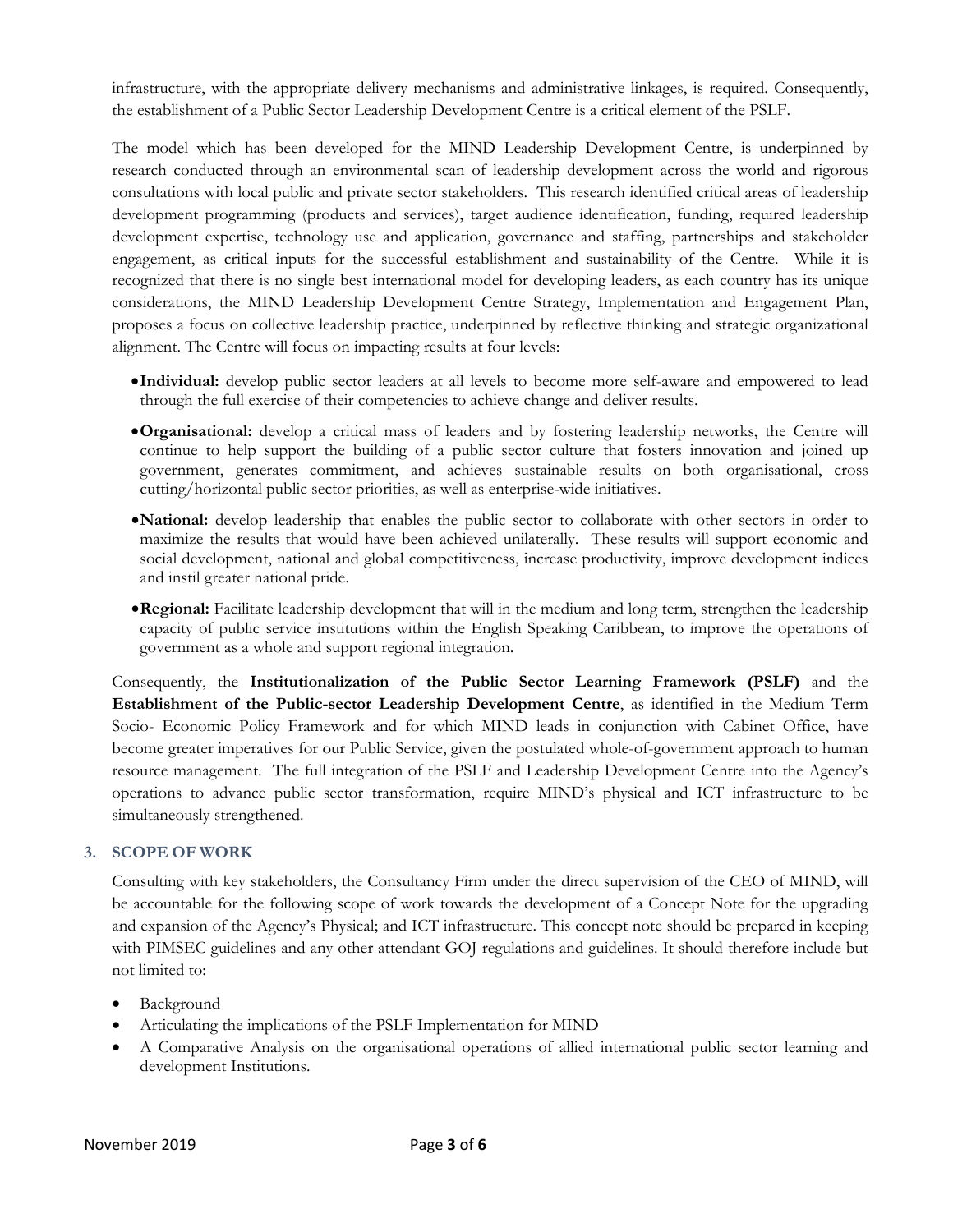- Validation of the demand for the expanded physical facilities and upgraded ICT infrastructure within the context of the PSLF Implementation and Establishment of the Public Sector Leadership Development Centre.
- Identification & assessment of the options for achieving the strategic objectives or goals of MIND as the Public Sector's Learning and Development Institution ( including the physical expansion and ICT upgrading needs of MIND).
- Identification of costs and benefits of the most viable option(s) and an analysis of possible funding options.
- Details pertaining to the main components of the proposed project option (possible location, structure inter alia), as well as the rationale for recommending it as the most feasible option
- Identification and discussion of main risks and sustainable matters to be considered and addressed in priority ordering.
- Proposed Project Implementation Schedule.
- Details of key expertise and partners needed for the successful implementation of the project.
- Indicative M & E Framework.
- Revised Organisational Structure with Enhanced Capacity and Capability to support the strategic focus and direction of the expanded and upgraded MIND.

# 4. **KEY DELIVERABLES**

MIND requires that the following standards be adhered to in the submission of documents:

- a) Use language appropriate for a non-technical audience;
- b) Be comprehensive, properly formatted and well presented;
- c) Identify reference and/or sources of data
- d) A draft of all key deliverables is to be submitted and presented to the MIND's Project Management Team
- e) All submissions must show evidence of consultation

The deliverables under this project are as specified in the table below and should be submitted in both printed and electronic formats.

|                | <b>KEY</b><br><b>DELIVERABLES</b>  | <b>DEADLINES</b>                            | <b>WEIGHT</b><br>$\frac{(9/6 \text{ of } )}{\text{Contract}}$<br>Value) | <b>STANDARDS FOR DELIVERY</b>                                                                                                                                                                                                                                                                     |
|----------------|------------------------------------|---------------------------------------------|-------------------------------------------------------------------------|---------------------------------------------------------------------------------------------------------------------------------------------------------------------------------------------------------------------------------------------------------------------------------------------------|
|                | Finalized Inception<br>Report      | Within 2 weeks of<br>signing of<br>contract | 20%                                                                     | The Report should include but not limited to:<br>Work Plan<br>$\overline{a}$ .<br>Approach and Methodology<br>b.<br>Key Roles and Responsibilities<br>c.<br>Approach to Monitoring and Evaluating the<br>d.<br>Project<br>Insights, Challenges and Recommendations<br>e.<br>Risk Management<br>f. |
| $\overline{2}$ | Draft Concept Note                 | Within 8 weeks of<br>signing of<br>contract | 50%                                                                     | Prepared in keeping with PIMSEC's guidelines<br>and the scope of work of the consultancy as<br>outlined above.                                                                                                                                                                                    |
| 3              | Approved Final<br>Concept Note     | Within 10weeks<br>of signing of<br>contract | 10%                                                                     | Updated concept note in-keeping with feedback<br>from stakeholders and based on the decision of<br>the Project Management Team with sign-off from<br>the CEO of MIND.                                                                                                                             |
| 4              | Approved PIMSEC<br>Project Concept | At the end of<br>twelfth week of            | 20%                                                                     | To be prepared based on the PIMSEC Template<br>to be provided                                                                                                                                                                                                                                     |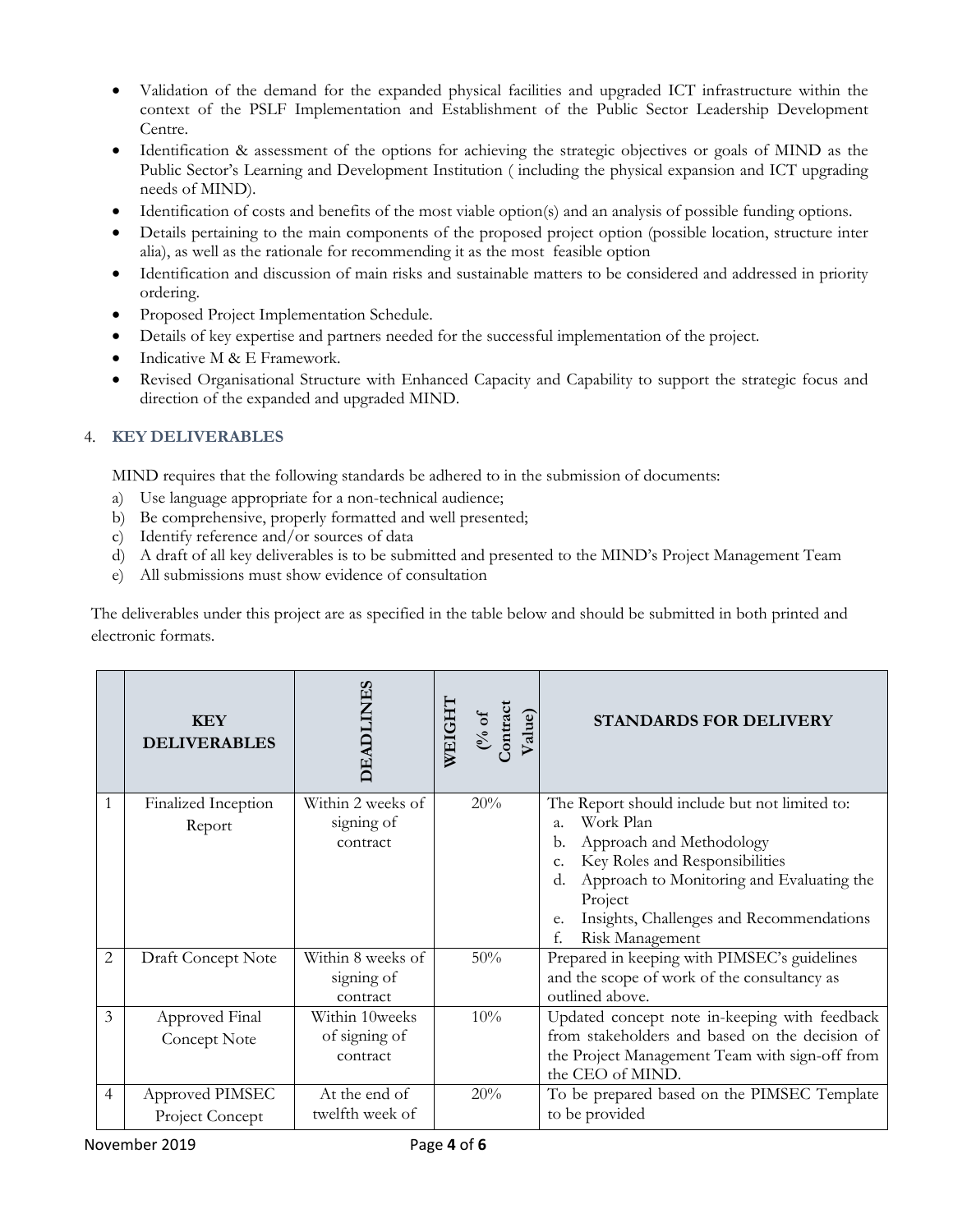| <b>KEY</b><br><b>DELIVERABLES</b> |                        | <b>HO</b><br>ದ<br>៍<br>ನ<br>WEI<br>$\mathsf{e}$ | <b>STANDARDS FOR DELIVERY</b> |
|-----------------------------------|------------------------|-------------------------------------------------|-------------------------------|
| Summary                           | signing of<br>contract |                                                 |                               |

## **5. QUALIFICATION OF THE CONSULTANTS**

### **The Firm**

- o Over five years of demonstrated understanding and experience in the development and/or strengthening of Modern Public Sector Learning and Development institutions.
- o Over five years demonstrated understanding and experience with the use of ICT within a Learning and Development Environment.

### **Key Technical Staff**

- 1. Technical Specialist Public Sector Learning and Development Specialist
	- o 10 Years Experience and Understanding of Learning and Development within a Modern Public Sector Environment
	- o Masters Degree in Organisational Development/Design
	- o Demonstrated Research Experience
- 2. Technical Specialist ICT within a Learning and Development environment
	- o Demonstrated Understanding and Experience with the use of ICT within a Learning and Development Environment
	- o Masters Degree and at least five years of relevant experience in ICT, Engineering or other related fields.
- 3. Technical Specialist Project Identification & Development
	- o Masters Degree in Economics, Business Administration, Finance, Engineering or related subject
	- o At least five years (5) experience in Project Planning and Development
	- o Excellent Skills and Experience in Economic and Financial Analysis
	- o Proven Excellent Writing Skills
	- o Demonstrated Experience in Proposal Development for Medium to Large Scale Projects in similar fields or areas of the assignment
	- o Experience in Participatory Research
	- o Well-developed Interpersonal and Communication Skills and an ability to liaise with people from diverse socio/cultural backgrounds.

The engagement of personnel with local experience is strongly encouraged.

### **6. PROJECT MANAGEMENT AND ACCOUNTABILITY**

 All deliverables are considered approved when they are accepted by the Project Management Team and signedoff by MIND's CEO, based on the scope of work and the defined and agreed performance standards for delivery.